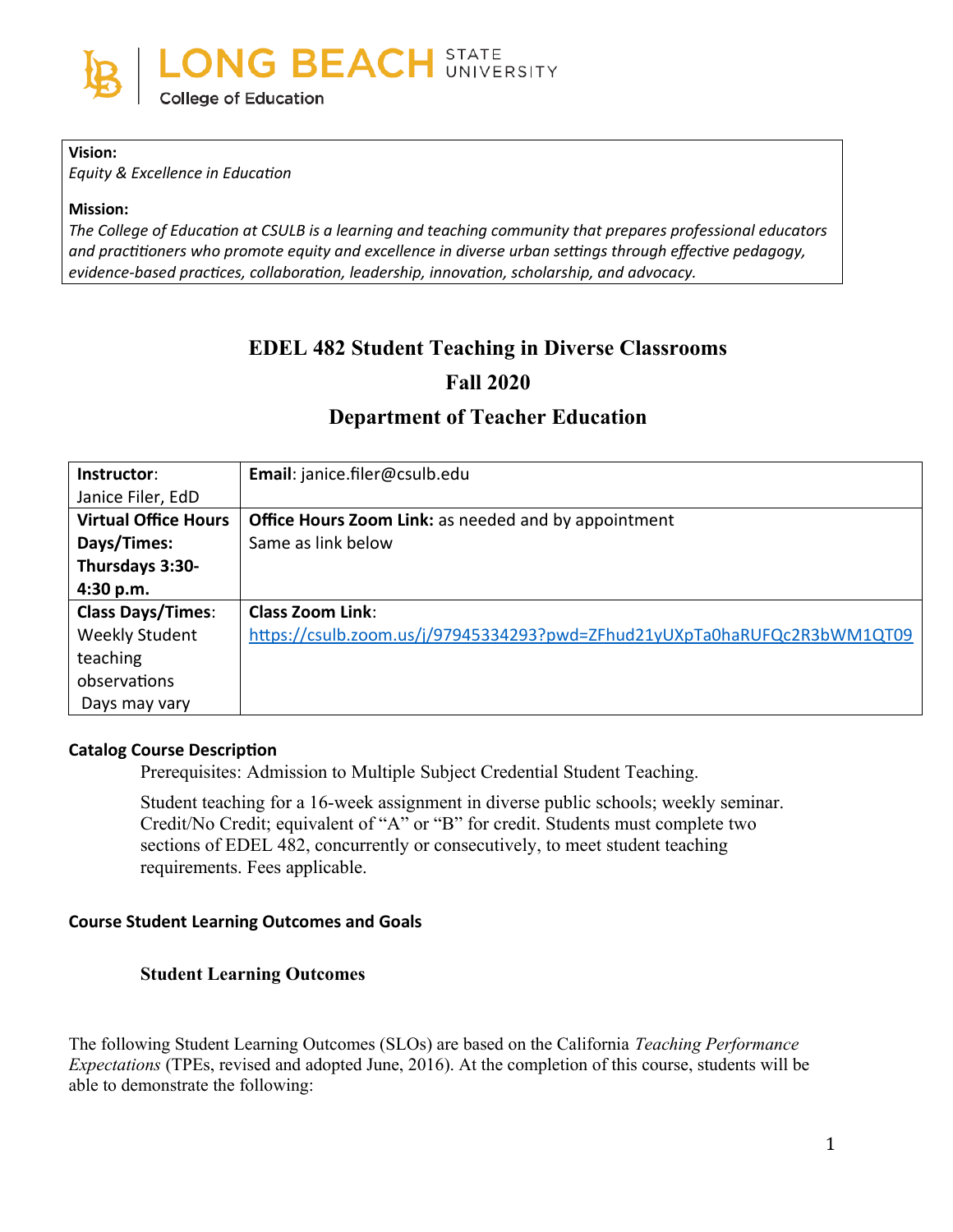# **SLO 1**-**Lesson Design and Assessment**

- 1. Written lesson plan that is clear, complete, and standards-based (TPE 3.1)
- 2. Lesson plan that includes an appropriate three-part objective (content, level of cognition, proving behavior) (TPEs 3.3, 4.1, 5.8)
- 3. Lesson plan that includes a formative assessment tool and clear plan for summative assessment that allows students to demonstrate mastery in a variety of ways (TPE 3.4, 5.1)
- 4. Lesson plan that includes a step-by-step approach to the instructional sequence, procedures aligned with the lesson objective and appropriate task analysis (TPE 4.4)
- 5. Include plans for engaging students, modeling, active participation, and checks for understanding (TPE 1.4, 1.8, 3.3, 4.7)
- 6. Lesson plan includes differentiated instruction (materials and/or proving behavior) for English Learners and at least one other identified subgroup at tiers 1 & 2 (TPE 1.4, 1.6, 3.5, 3.6, 4.4, 5.7, 5.8)
- 7. Lesson plan includes opportunities for students to actively think critically and work collaboratively (TPE 1.5, 4.6)
- 8. Lesson goals and instructional strategies are based on student learning needs (TPE 1.1, 3.2, 4.2)
- 9. Lesson plan incorporates appropriate and available technology (TPE 3.7, 3.8, 4.7, 4.8)

# **SLO 2**-**Lesson Implementation and Assessment**

- 1. Lesson is taught in alignment with specified standards (TPE 4.3)
- 2. Objective/Learning Target is clearly communicated to all students (TPE 3.1, 3.2, 4.4)
- 3. Materials are prepared and utilized effectively (TPE 4.3)
- 4. Appropriate pacing is used to teach the lesson and monitor for student learning (TPE 1.5, 4.3, 4.4, 4.7)
- 5. A variety of questioning and active participation (overt and covert) strategies are used throughout the lesson (TPE 4.3)
- 6. The results of active participation strategies are used to make adjustments to the instruction (TPE 1.8, 5.1, 5.2)
- 7. Students are engaged in self-assessment (TPE 4.5, 5.3)
- 8. Uses appropriate wait time during questioning (1.5, 1.6)
- 9. Effectively implements appropriate and available technology (TPE 3.7, 3.8, 4.7, 4.8, 5.3)

# **SLO 3**-**Classroom Management and Environment**

1. Teaches, reteaches, or reinforces rules, procedures, and routines (TPE 2.1, 2.2, 2.6)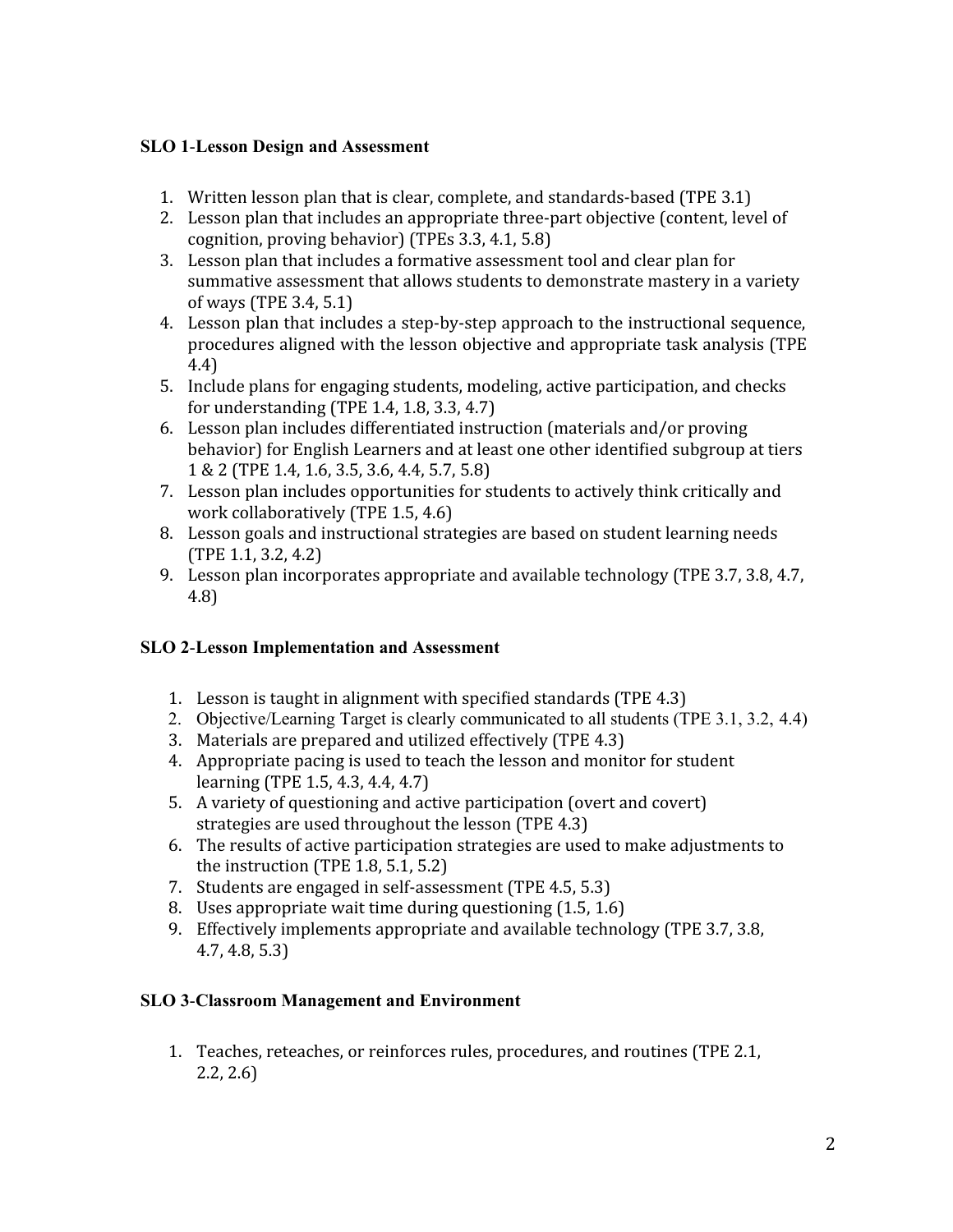- 2. Applies appropriate reinforcement techniques throughout the lesson (structure, approximation, extinction, consequences) (TPE 2.3, 2.5)
- 3. Effectively implements proactive and positive classroom management techniques (TPE 2.1, 2.3, 2.5, 2.6)
- 4. Implements appropriate strategies to maintain student motivation (TPE 1.3, 2.3, 2.5, 2.6)

# **SLO 4**-**Professionalism**

- 1. Arrives on-time and prepared to engage in instruction (TPE 6.8)
- 2. Conducts regular reflection on performance (TPE 6.1)
- 3. Establishes professional learning goals (TPE 6.3)
- 4. Learns to communicate effectively and collaborate with all stakeholders (other teachers, administrators, support staff, parents, community members) (TPE 6.4)
- 5. Models ethical conduct of teaching professionals, including use of technology and digital media (TPE 6.5, 6.6)
- 6. Learns how to engage with parents (TPE 1.2, 2.6, 5.5, 6.4) activity: how to show parents how to do a read-aloud

Upon successful completion of the course, students will be able to:

# **SLO 1-Lesson Design and Assessment (CSTP 3, 4, and 5; TPEs 1, 3, 4, and 5). Students will be able to develop lesson plans that . . .**

- 1. demonstrate comprehensive understanding of grade level subject matter, content and skills and utilizes appropriate subject specific instructional strategies. Appropriate academic vocabulary is identified and utilized correctly and shows opportunities for explicit teaching of the academic vocabulary. (TPE 1.4, 3.1, 3.3, 3.5, 4.1, 4.3, 4.4)
- 2. are clear, complete, standards-based and identifies variety in the way information is presented (including opportunities for visual and performing arts). (TPE 1.4, 1.7, 3.1, 4.8)
- 3. include an appropriate three-part objective (content, level of cognition, proving behavior) that is appropriately aligned to grade level standards and level of cognition matches the rigor of the proving behavior. (TPE 3.3, 4.1, 5.8)
- 4. include one or more formative assessment tools and a clear plan for summative assessment that allows students to demonstrate mastery in a variety of ways. (TPE 3.4, 5.1)
- 5. include a detailed, step by step approach to the instructional sequence aligned with the lesson objective and appropriate task analysis that acknowledges a preassessed connection to and respect for students' prior knowledge, background and experiences. (TPE 3.1, 3.2, 3.3, 4.4)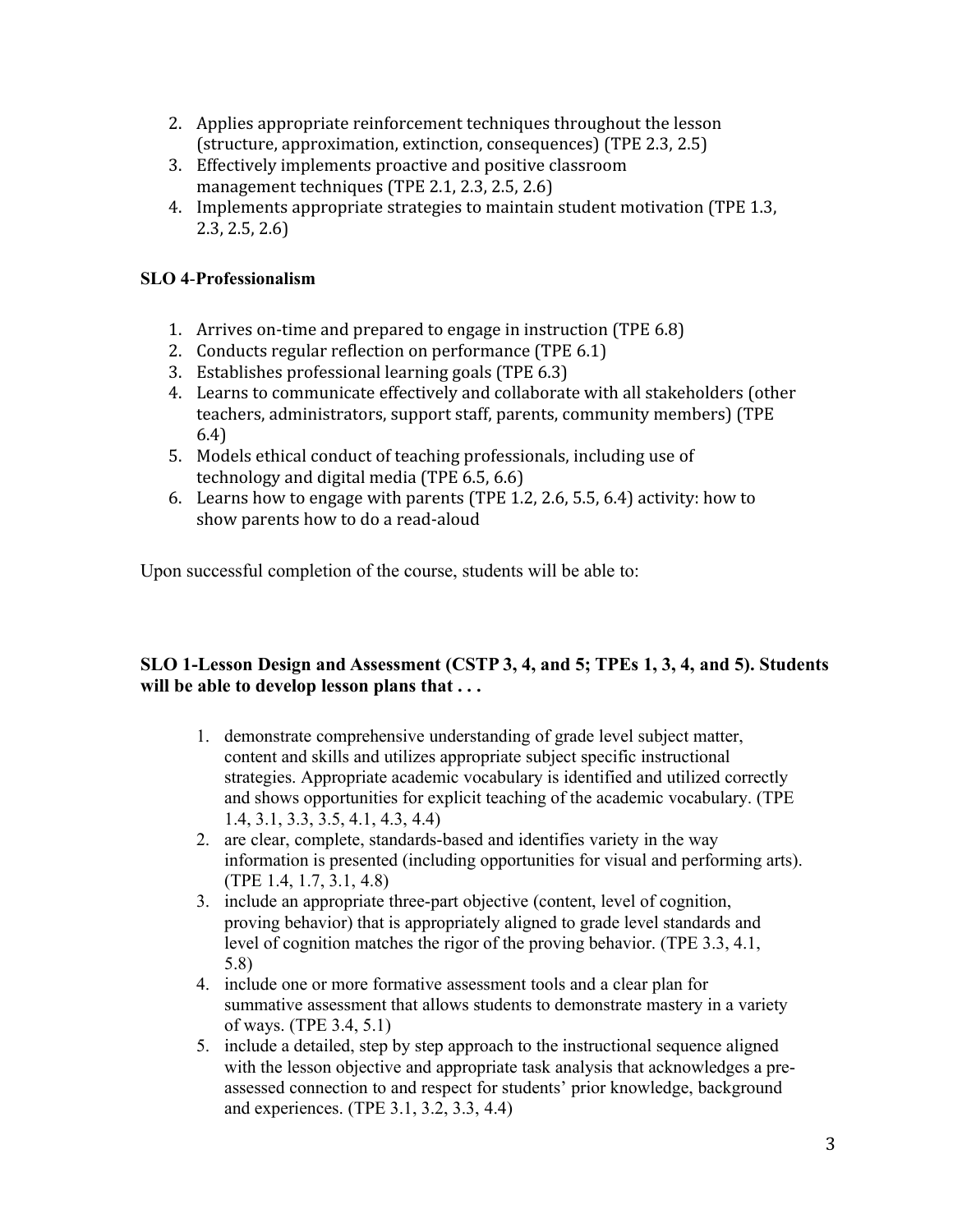- 6. include various plans for engaging students and checking for understanding through the use of active participation and includes in-depth teacher and student modeling of content/ behavior. (TPE 1.4, 1.8, 3.3, 4.7)
- 7. include differentiated instruction (materials and/or proving behavior) for English Learners and at least one other identified subgroup appropriate to the individual student's needs. (TPE 1.4, 1.6, 3.5, 3.6, 4.4, 5.7, 5.8)
- 8. explicitly include multiple opportunities for students to think critically and offers variations on how students may express their thoughts. (TPE 1.5, 4.6, 4.7)
- 9. include opportunities for students to work collaboratively and appropriate time is allocated for student collaboration to meet the desired expectation. (TPE 1.5, 4.7)
- 10. include lesson objectives and instructional strategies that are based on specific student learning needs determined by content standards, data analysis, and district-identified practices. (TPE 1.1, 3.2, 4.2, 4.4)
- 11. incorporate multiple aspects of appropriate and available technology (includes assistive technology). (TPE 3.7, 3.8, 4.4, 4.7, 4.8)

# **SLO 2-Lesson Implementation and Assessment (CSTP 1 and 5; TPEs 1, 3, 4, 5, 6). Students will be able to deliver instruction that . . .**

- 1. include the effective use of materials (including various student resources) and provides options for student action and expression. (TPE 3.2, 4.3, 4.4, 4.8)
- 2. clearly communicates the Objective/Learning Target to all students and students interact with the objective/learning target throughout the lesson. (TPE 3.1, 3.2, 4.4)
- 3. is taught in alignment with specified standards and teacher's understanding of content is accurate in all areas of lesson delivery. (TPE 3.1, 4.3)
- 4. remains aligned to the objective/learning target throughout the entire lesson and includes in-depth teacher and/or student modeling of content and/or behavior as appropriate to the lesson design structure. (TPE 4.4, 4.7)
- 5. utilizes appropriate to teach the lesson and monitor for student learning. (TPE 1.5, 4.3, 4.4, 4.7)
- 6. utilizes a variety of critical thinking questioning strategies and multiple, effective active participation (overt/covert and engagement/data-gathering) throughout the lesson. (TPE 4.3, 4.4, 4.7)
- 7. uses the results of formative assessment strategies immediately to effectively make adjustments to the instruction. Adjustments include graduated levels of support for practice and performance. (TPE 1.8, 4.4, 5.1, 5.2)
- 8. involves students in self-assessment and is evident by students showing clear procedures for monitoring success criteria toward the objective/learning target. (TPE 4.4, 4.5, 4.7 5.3)
- 9. always uses appropriate wait time during questioning. (TPE 1.5, 1.6)
- 10. effectively implements appropriate and available technology (including assistive technologies as appropriate) to enhance the learning experience. (TPE 3.7, 3.8, 4.4, 4.7, 4.8, 5.4)
- 11. effectively and consistently makes adjustments to the lesson content or pacing as needed to maximize student learning. Takes advantage of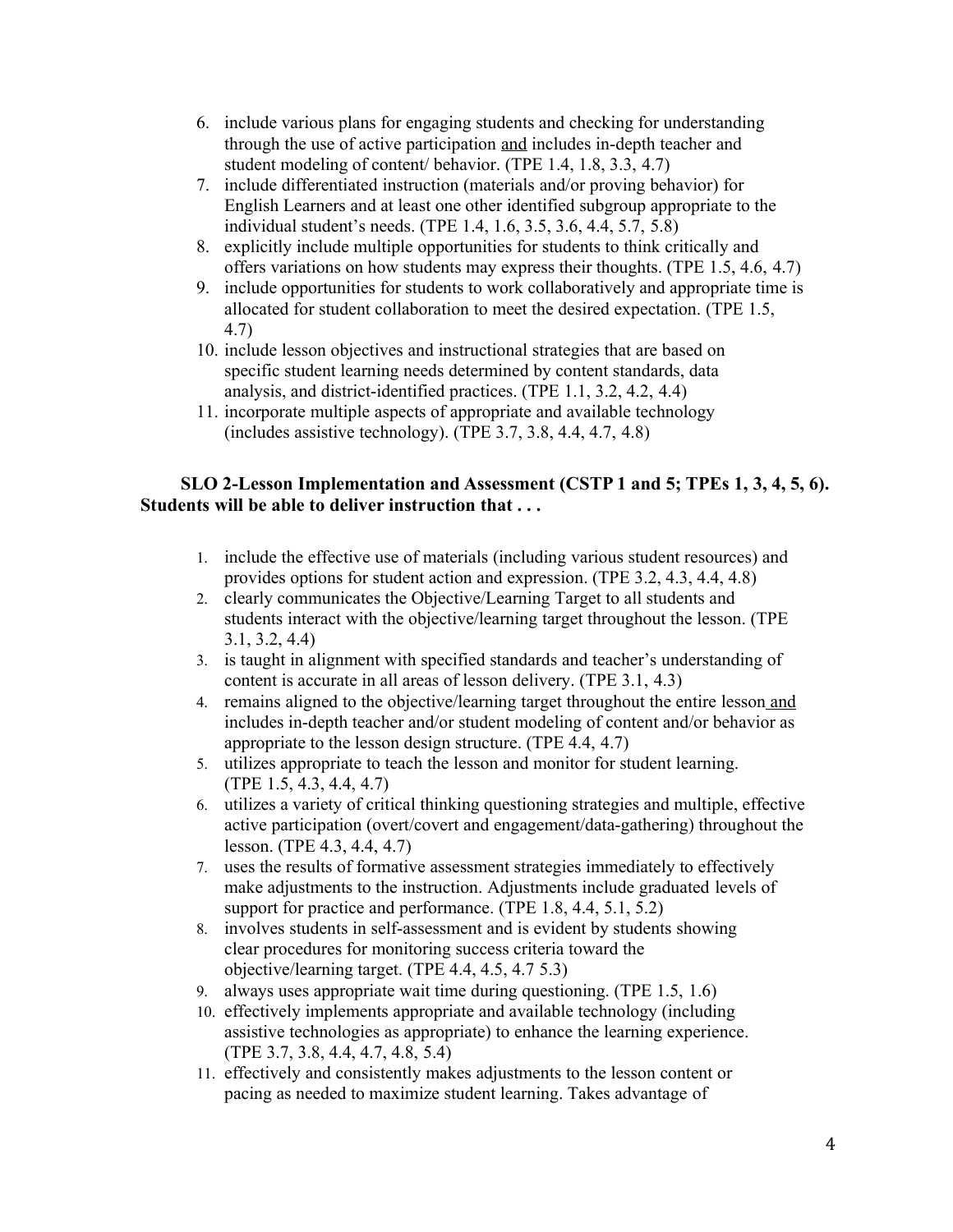teachable moments to help students make personal connections to the content or across various subject areas. (TPE 1.1, 1.3, 1.8, , 4.3, 4.4)

12. consistently exhibits positive dispositions of caring, support, acceptance, and fairness to all students during instruction and excels in purposely provided experiences (i.e. differentiation, culturally relevant pedagogy) for an equitable learning environment in all areas including gender, race, culture, religion, and academic achievement (TPE 6.2)

### **SLO 3-Classroom Management and Environment (CSTP 2; TPEs 2 and 6). Students will be able to implement and support an environment for learning that . . .**

- 13. teaches, reteaches, and reinforces rules, procedures, and routines or explicit evidence shows these components have been taught and reinforced. (TPE 2.1, 2.2, 2.6)
- 14. always applies appropriate reinforcement techniques throughout the lesson (structure, approximation, extinction, consequences). (TPE 2.3, 2.5)
- 15. consistently implements proactive and positive classroom management techniques that thoughtfully minimizes threats and distractions and facilitates coping skills and strategies. (TPE 2.1, 2.3, 2.5, 2.6)
- 16. implements multiple, appropriate and successful strategies to enhance student motivation (i.e. level of concern, knowledge of results, success, or interest). (TPE 1.3, 2.3, 2.5, 2.6)
- 17. shows consistent and overt evidence of caring, support, acceptance, and fairness to all students. Biases towards students related to gender, race, culture, religion, and academic achievement are not a basis for discipline or praise. (TPE 6.2)

### **SLO4--Professionalism (CSTP 6; TPEs 1, 2, 5, and 6). Students will demonstrate their understanding of educator professionalism by . . .**

- 18. consistently arriving on-time, prepared, and appropriately dressed. (TPE 6.5)
- 19. conducting regular reflection on performance that is evidence-based in collaboration with peers and mentors. (TPE 5.6, 6.1, 6.3)
- 20. meeting regularly with Master Teacher and University Supervisor to set goals. (TPE 6.3)
- 21. communicating and collaborating effectively with all stakeholders (other teachers, administrators, support staff, parents, and community members) and accesses resources for support. (TPE 2.4, 5.6, 6.4)
- 22. modeling ethical conduct of teaching professionals (TPE 6.5, 6.6), including use of technology and digital media.
- 23. Seeking out multiple opportunities to engage with parents beyond typical site and classroom events (Back to School Night, parent conferences, Open House). (TPE 1.2, 2.6, 5.3, 5.5, 6.4)

# **Required Texts/Course Materials:**

Required

- Student Teaching Handbook
- Instructional Planning and Classroom Management Handbook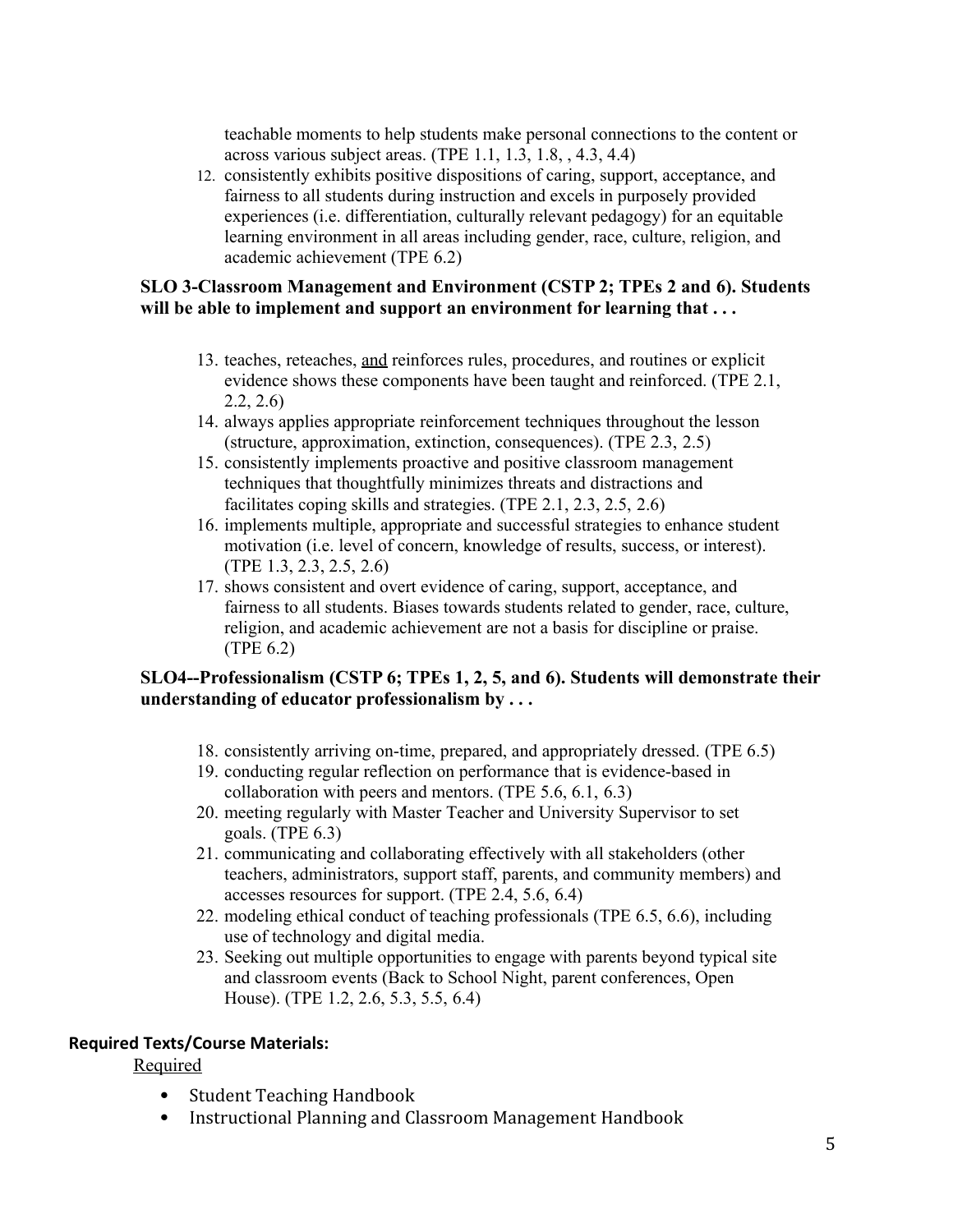- Student Teaching Bootcamp Materials
- English Language Arts/English Language Development Framework
- English Language Development (ELD) Standards
- All K-12 California Content Standards/Common Core Booklets (e.g., mathematics, reading/language arts, science, history/social science, visual and performing arts, health, physical education)
- International Society for Technology in Education (ISTE) Standards

# **Suggested Textbooks**

Jones, F. (2014). *Tools for Teaching* Kronowitz, E. (2012). *The Teacher's Guide to Success*

# **Mode of Delivery and Technical Requirements**

Students are expected to meet all requirements of the university supervisor and day- today teaching responsibilities. Specifically, they should:

**A.** Prepare and implement an increasingly complex series of lesson plans that geared for the target age group, that include learner objectives, strategies, activities, materials, and assessment plans that are well defined and coordinated with each other and which include clear alignment with stateapproved academic content standards and which include examples of adaptations in curriculum for students who are English Language Learners, who have disabilities, and who are gifted.

This course is conducted entirely through Alternative Modes of Instruction, using both synchronous online and asynchronous learning. Students will access the course material and activities on [BeachBoard](https://bbcsulb.desire2learn.com/d2l/home) and are required to participate in synchronous class meetings via [Zoom.](https://csulb.zoom.us/meeting) All students must have access to a computer or other device with Internet functionality to access BeachBoard and Zoom, participate in class activities, and complete assignments. Students must also have access to Internet sufficient to interact in synchronous meetings.

Students who experience unexpected technical issues for a class session or assignment will be provided with the opportunity to make up missed work. Students who experience technical issues during a synchronous meeting or with an assignment should email me as soon as possible to let me know.

To access this course on BeachBoard and [Zoom](https://csulb.zoom.us/meeting), students will need access to the Internet and a supported web browser (Safari, Google Chrome or Firefox). Log in to [BeachBoard](https://bbcsulb.desire2learn.com/) with your CSULB Campus ID and BeachID password. Once logged in, you will see the course listed in the My Courses widget; click on the title to access the course. To access Zoom, first [install the latest version](https://zoom.us/download) of the Zoom app on your device. Use the link provided and/or sign in using your CSULB Campus ID and BeachID password via Single Sign On to create or join a Zoom session. If students need technical assistance during the course or would like to report a technical issue with BeachBoard or Zoom, they should contact the [Technology Help Desk](https://www.csulb.edu/academic-technology-services/academic-technology-resources-for-students).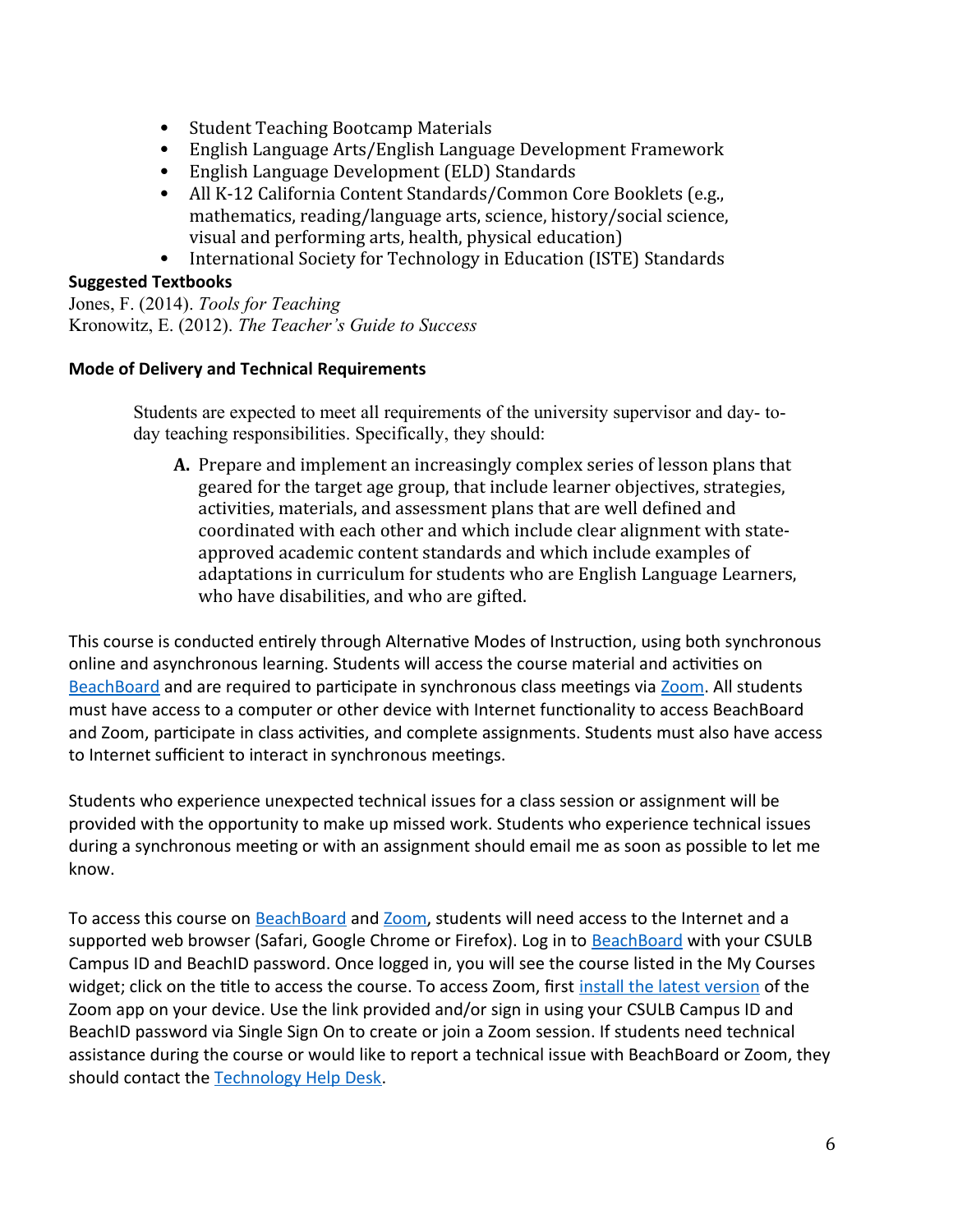The university is expected to provide an in-person computer lab in the University Student Union during 2020-21 and the opportunity to borrow laptops and/or wi-fi hotspots, if needed. The university will send communications directly to students regarding accessing these resources.

# **Course Communication**

We will use BeachBoard to make announcements, communicate information, post assignments and corresponding due dates, and discuss course-related topics. Please note: It is the student's responsibility to check BeachBoard a minimum of once per week, as it will contain important information about upcoming class assignments, activities, and other elements of the course.

# **Students should also be sure to check their CSULB email accounts a minimum of once per week to receive important communications about the course from the instructor or other enrolled students.**

# **Course Grading and Schedule**

Student teaching is graded on a credit/no credit basis with an equivalent grade of "A" or "B" required for credit.

**B.** Master all 4 Student Learning Outcomes, as documented by acceptable rankings on all four domains (see chart below).

- SLO 1: Lesson Design and Assessment
- SLO 2: Lesson Implementation and Assessment
- SLO 3: Classroom Management and Environment
- SLO 4: Professionalism

Note: Having been previously introduced (I) and practiced (P) in previous coursework, the following SLO's are mastered (M) in this course:

| <b>SLO</b>                              | <b>Types of</b><br><b>Assessments</b> | Suggested % of<br><b>Course Grade</b> |
|-----------------------------------------|---------------------------------------|---------------------------------------|
| SLO 1-Lesson Design and Assessment      | Written lesson plans                  | 25%                                   |
| (CSTP 3, 4, and 5; TPEs 1, 3, 4, and 5) |                                       |                                       |
| SLO 2-Lesson Implementation and         | Weekly                                | 25%                                   |
| Assessment                              | observations                          |                                       |
| SLO 3-Classroom Management and          | Weekly                                | 25%                                   |
| Environment                             | observations                          |                                       |
| SLO 4-Professionalism                   | Post lesson<br>conferences            | 25%                                   |
|                                         |                                       |                                       |
|                                         | Self-reflections                      |                                       |
|                                         | Attendance at                         |                                       |
|                                         | seminars and                          |                                       |
|                                         | professional                          |                                       |
|                                         | development                           |                                       |
|                                         |                                       |                                       |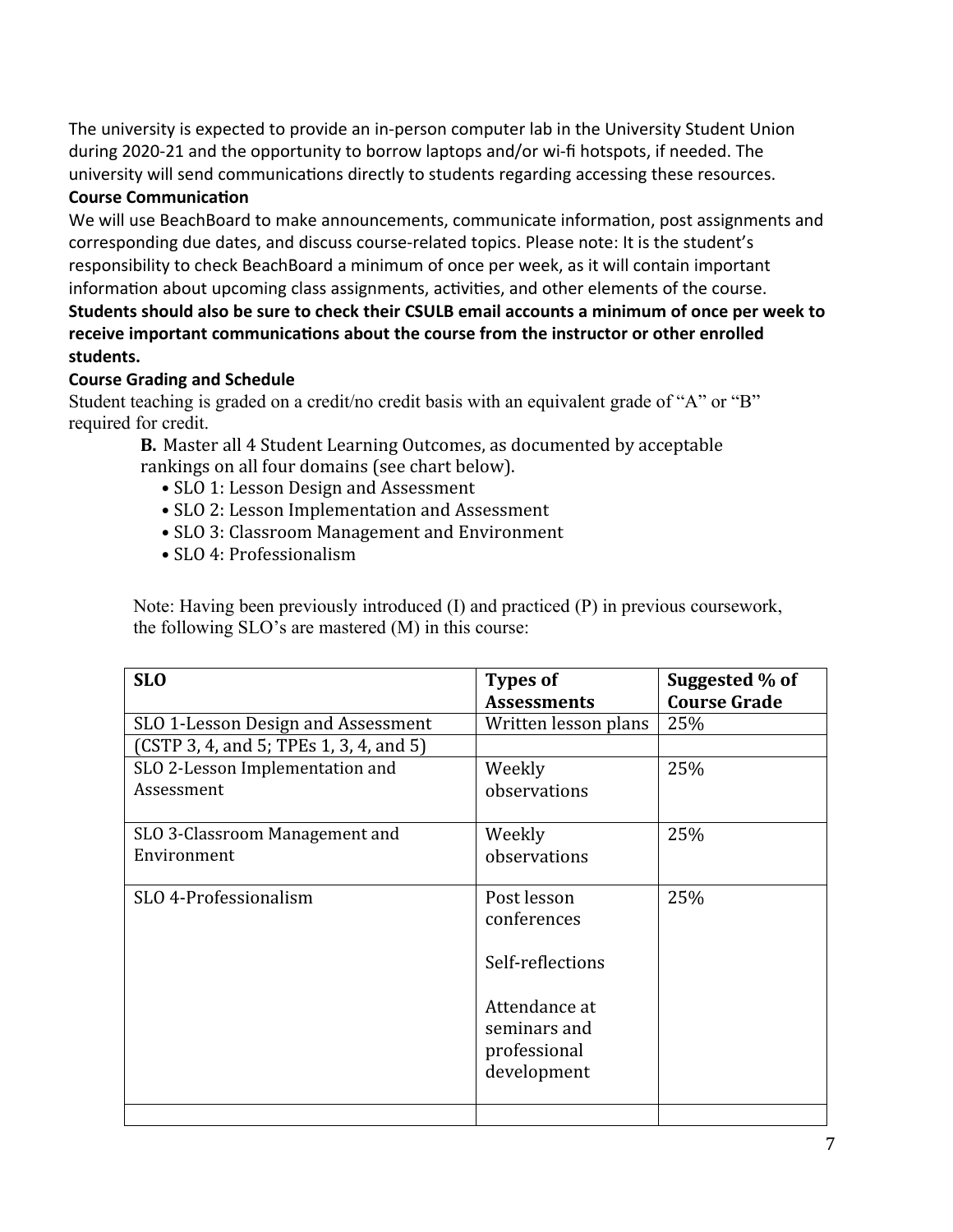# **C. Placement Requirements**

- 1) Student teachers will be placed in school districts that have an established partnership with CSULB Teacher Preparation Programs
- 2) The selection of fieldwork sites is based on the effectiveness of observed teaching and learning, and at sites where the stateadopted academic core curriculum is effectively implemented
- 3) Student teachers are placed with master teachers whose instructional approaches and methods are consistent with a comprehensive, systematic program and who collaborates with the CSULB university supervisor and others in the program. Master teachers must be recommended by their school district and site administrator and must demonstrate the following:
	- knowledge of state-adopted content standards
	- effective in collaborating and communicating with other teachers
	- hold appropriate teaching credential(s)
	- effective in supervising credential candidates
	- knowledge of current educational theory and practice and the developmental stages of the learning-to-teach continuum
	- sponsor expectations for supervising teachers and the
	- state- adopted academic content standards and frameworks
	- promote reflective practice
- 4) Each candidate observes and participates at two of the following grade spans: K-2, 3-5, 6-8
	- a. All students must have one placement in a K-3 classroom where they can gain experience with beginning reading instruction
	- b. Whenever possible, students will have one placement where 26% of the students or more are English Language **Learners**
	- c. All students must have one placement where students have social/cultural backgrounds different from that of the candidate
	- d. Whenever possible, students will have one placement in a hard-to-staff classroom and/or and under-performing school
	- e. Whenever possible student teachers will be placed in schools where technology is being used to enhance learning.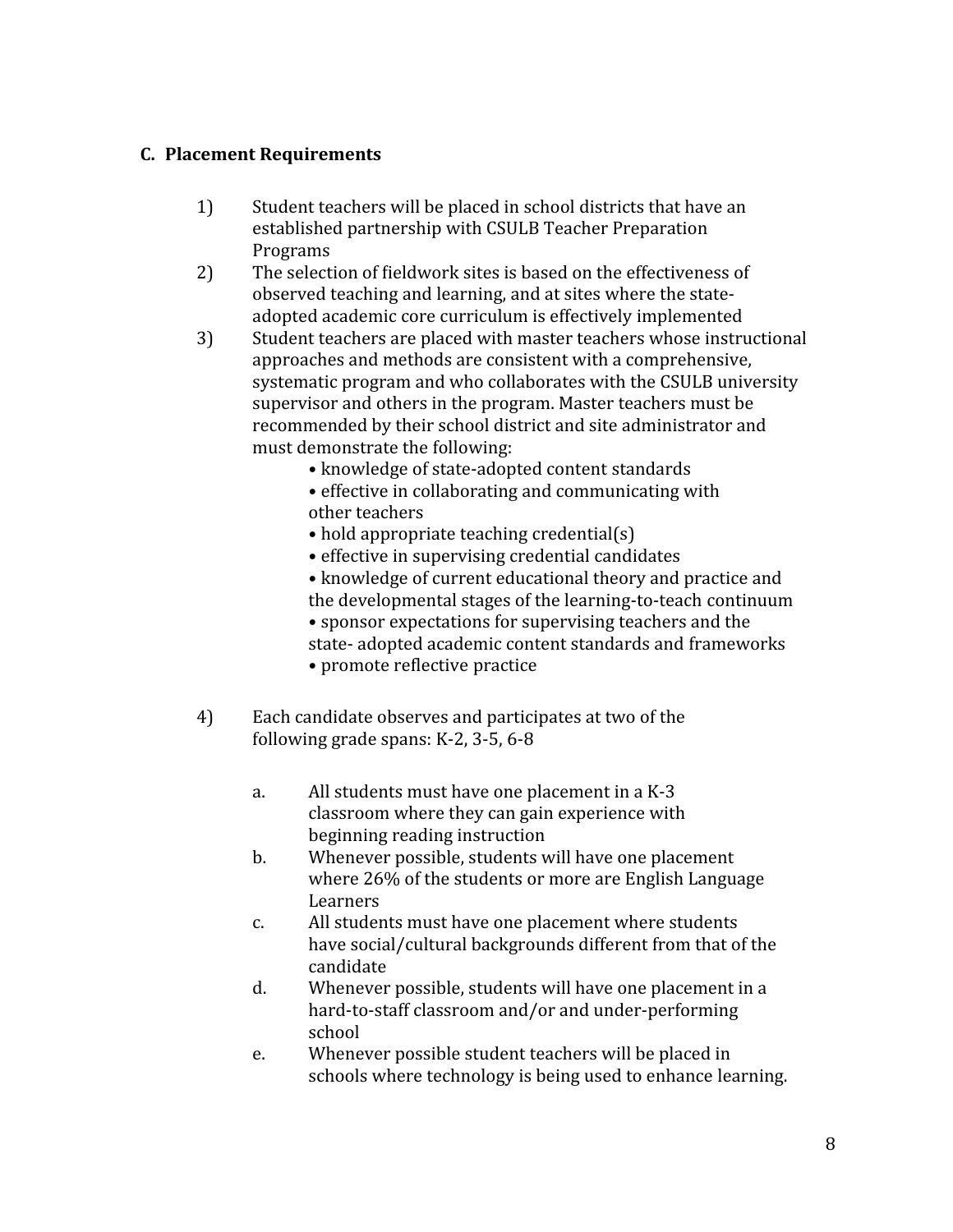#### **Responsibilities of Student Teachers**

1. Student Teaching is the culminating practicum of field experiences, the capstone course of the MSCP, where MSCP candidates apply and integrate the pedagogy they have learned in their other coursework to actual classroom experience.

- a. The student teaching semester consists of one 12-unit assignment, five days per week, full-time, under the guidance of a Master Teacher and a University Supervisor, for a total of approximately 16 weeks.
- b. Students meet weekly or biweekly for a required seminar with the University Supervisor. Student teaching is graded Credit / No Credit.
- c. All Student Teaching assignments include the support of a University Supervisor who observes the student teacher implementing lessons and holds conferences with the Student Teacher and the Master Teacher on a regular basis.
- d. During the first week of student teaching, usually the week prior to the beginning of CSULB classes, students must attend Student Teaching Orientation. Candidates will receive a letter of acceptance into Student Teaching that includes Orientation dates and registration codes.
- e. Instruction comprised of a variety of formats (whole class, small group, and individual settings) must be across the full range of the curriculum including art, health, language arts, math, music, physical education, science, and social studies.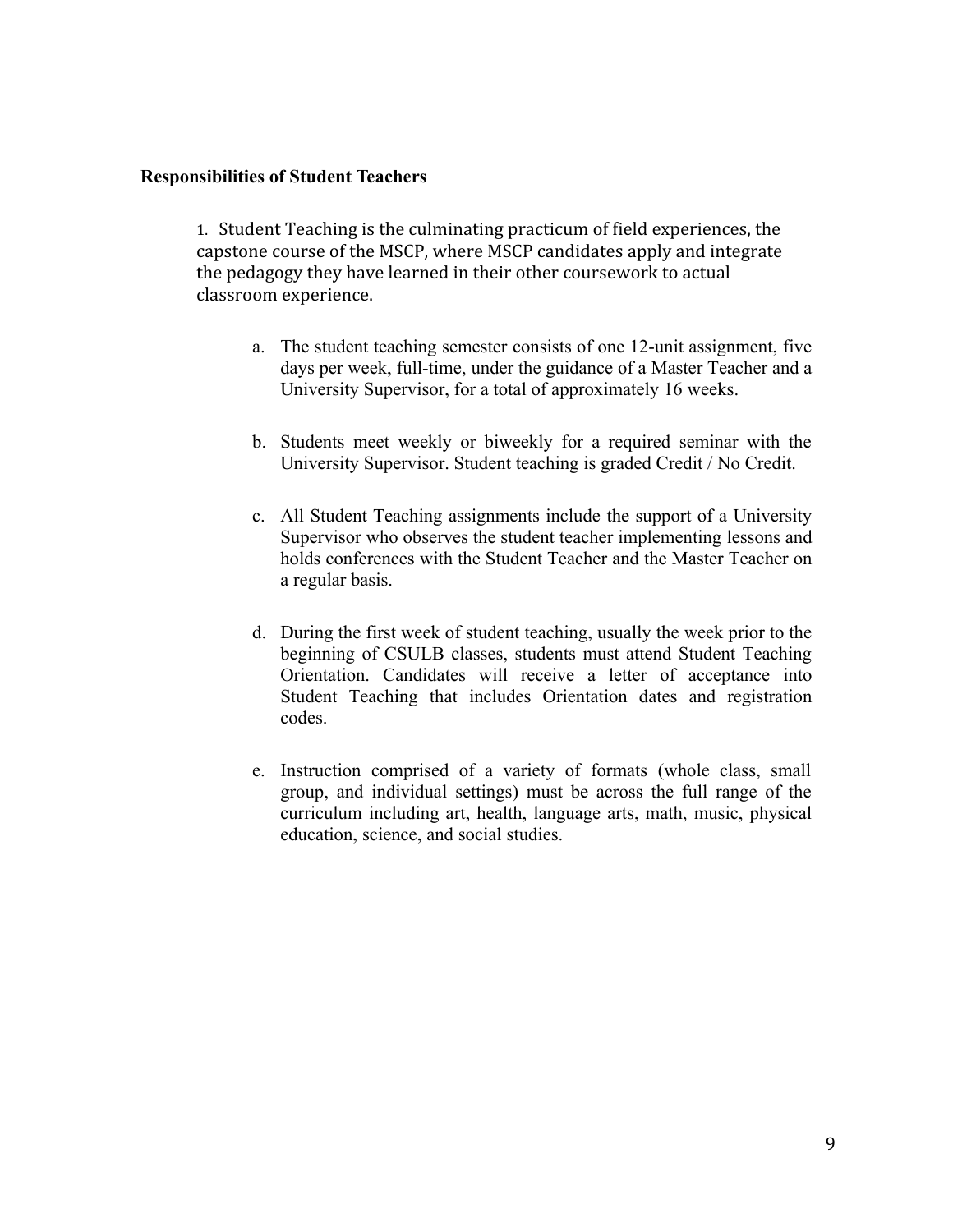- f. General Timeline: Student teachers will start their student teaching assignments at the beginning of each semester. They must be in a classroom daily throughout the semester. School breaks are observed using the school district's calendar. Student teachers will not be approved to take time off for both CSULB's Spring Break and the school district's Spring Break. Students who are student teaching on an Intern Credential and/or in a year- round school who are "off-track" during the student teaching semester are placed in an alternate grade-level assignment while they are "off-track."
- g. Student teacher assigned increasing responsibility for subject matter to be taught, groups to be taught, and/or times of the day
- h. Master teacher/university supervisor determine developmental readiness of candidate to be given instructional responsibility daily for whole class:
	- 1) Full responsibility for minimum of one full week during first placement
	- 2) Full responsibility for minimum of two full weeks during second placement

i. Student teachers are expected to conduct themselves within the norms of the profession and the standards of the school. This applies to standards for dress and relations with colleagues, students, and parents.

#### **Policies for Attendance, Withdrawal, Late Assignments, etc.**

2. Attendance Requirements

a. Attendance is required for all student teaching colloquia. Attendance is required for all seminar sessions during the semester (refer to current *CSULB Catalog of Undergraduate and Graduate Studies* for attendance requirements).

b. Student teachers are expected to follow workplace rules established by the district and collective bargaining unit. Normally, teachers are required to be on campus at least 30 minutes before the school day begins. Students should notify their university supervisor, cooperating teacher and the appropriate front office person if they are going to be absent. They should leave detailed lesson plans for the length of their absence to assure smooth continuation of the instructional program. They should have contingency plans for a substitute teacher in the event of an unplanned absence. Student teachers should notify their university supervisor in the event of a prolonged absence. Students with excessive absences (exceeding 2 days during the semester) may be required to complete additional days of student teaching beyond the semester or during a subsequent semester. The student teacher's time on campus will be negotiated by the cooperating teacher, university supervisor, and student.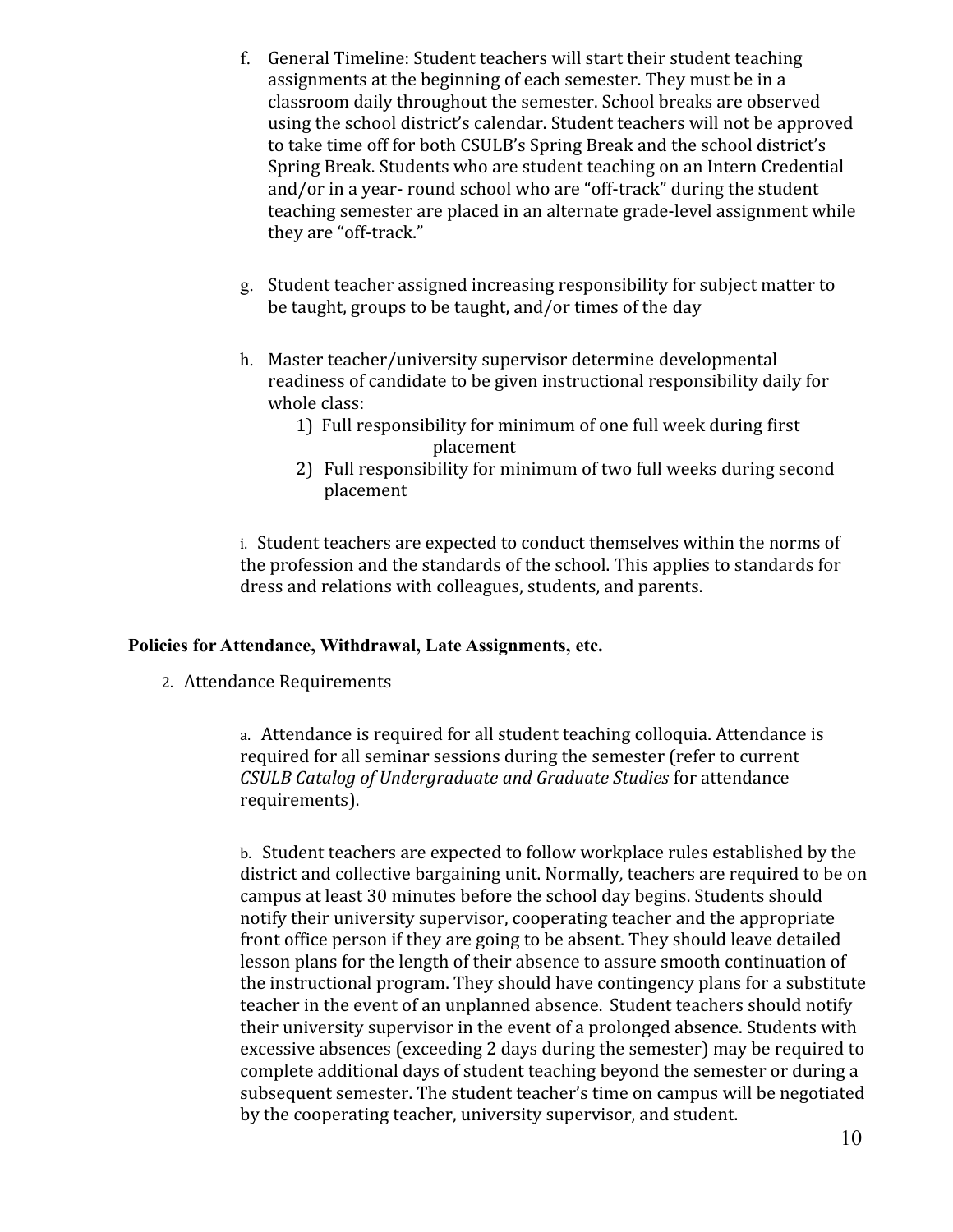#### **Guidelines for Withdrawing from Student Teaching**

3. Student teachers can be withdrawn from student teaching at the initiation of the program or receive no credit, or reduced credit, for prolonged absence that affects performance. Student teachers can be withdrawn from student teaching at the initiation of the program for substandard performance. Students who are withdrawn by the program, or who receive no credit or partial credit for student teaching, may apply to reenter student teaching. Their readiness for student teaching will be re-evaluated by the program. Student teachers may withdraw from student teaching for personal, medical, or other reasons. Students who withdraw may apply to re-enter student teaching. Their readiness to resume student teaching will be evaluated by the program.

4. Withdrawing from Student Teaching prior to the start of the student teaching semester:

Students withdrawing from Student Teaching prior to the start of the student teaching semester must fill out a *Withdrawal from Student Teaching* form, which is available from the Multiple Subject Credential Program in the Teacher Preparation Advising Center (TPAC) office (ED  $1 - 67$ ). Students who are withdrawing from all classes must also fill out an Educational Leave of Absence form which is available in the TPAC office, at Brotman Hall, and on the CSULB website. An intern may not withdraw from student teaching or apply for an educational leave of absence while employed at a school district as an intern. It is the student's responsibility to officially withdraw from classes with the University. This is a separate process and form, which is available in Enrollment Services.

Students may only withdraw from student teaching **one time**. If it is necessary to withdraw a second time then the student must go through the MSCP petition process to apply for a third time. Decisions to allow students to apply to student teach beyond the second time will be made on a case-by- case basis through the MSCP petition process.

5. Withdrawing from Student Teaching after the start of the student teaching semester due to illness, financial or personal reasons.

If withdrawing within the 1<sup>st</sup> 2 weeks of the semester, students must submit a *Withdrawal from Student Teaching* form and fill out an *Educational Leave of Absence* form. Both forms are available in the TPAC office. It is the student's responsibility to officially withdraw from classes with the University. This is a separate process and form, which is available in Enrollment Services. See the University's withdraw policy for more information.

Students withdrawing from student teaching after the start of the student teaching semester due to illness, financial or personal reasons may petition to re-enter student teaching in the future with the MSCP Coordinator's approval, **one time**. Students may be asked to demonstrate resolution of the situation so that it will not interfere with student teaching again. If it is necessary to withdraw a second time then the student must go through the MSCP petitioning process to reapply and decisions will be made on a case-by- case basis by the MSCP petition committee.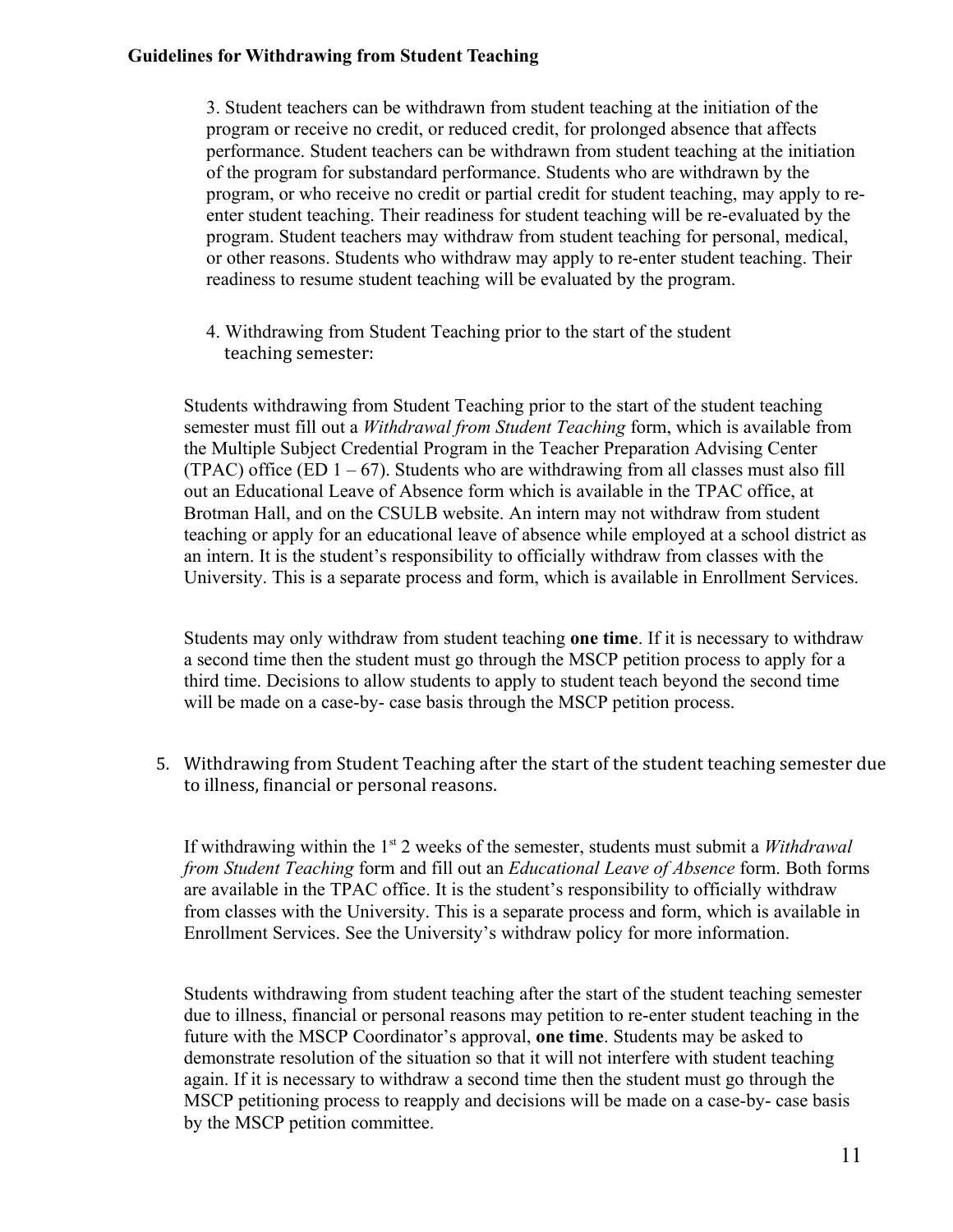6. Withdrawing from Student Teaching after the start of the student teaching due to poor performance:

Students who withdraw from student teaching due to poor performance may petition to reenter student teaching in the future with the approval of the MSCP Admissions and Standards Committee. Students will be required to meet with the MSCP Coordinator to discuss their action/remediation plan.

Once the action/remediation plan is completed to the satisfaction of the MSCP Coordinator, the student may petition to re-enter student teaching through the Admissions and Standards petition process.

Students must submit a *Withdrawal from Student Teaching* form which is available in the TPAC office. It is the student's responsibility to officially withdraw from classes from the University. This is a separate process and the form is available at Enrollment Services. Students who fail to officially withdraw from EDEL 482 will receive a "NC" rather than "W" on their transcripts.

To reapply to student teach students must submit an application by November 1 for the Spring semester or by April 1 for Fall student teaching.

# **Plagiarism/Academic Integrity Policy**

There is zero tolerance for cheating, plagiarism, or any other violation of academic integrity in this course. Work submitted is assumed to be original unless your source material is documented using proper citations. Using the ideas or words of another person, even a peer or a web site, as if it were your own, constitutes plagiarism. It is your responsibility to review the University policy on [Cheating and Plagiarism](http://catalog.csulb.edu/content.php?catoid=5&navoid=369#cheating-and-plagiarism) that governs your participation in courses at CSULB.

#### **University Withdrawal Policy**

Class withdrawals during the final 3 weeks of instruction are not permitted except for a very serious and compelling reason such as accident or serious injury that is clearly beyond the student's control and the assignment of an Incomplete grade is inappropriate (see [Grades\)](http://www.csulb.edu/depts/enrollment/student_academic_records/grading.html). Application for withdrawal from CSULB or from a class must be filed by the student [online](https://www.csulb.edu/student-records/dropping-and-withdrawing), whether or not the student has ever attended the class; otherwise, the student will receive a grade of "WU" (unauthorized withdrawal) in the course. View the CSULB guidelines on [Dropping and Withdrawal](https://www.csulb.edu/student-records/dropping-and-withdrawing#:~:text=Policy,after%20separation%20from%20the%20university.) for more detailed information.

#### **Special Needs Accommodations**

Students with disabilities who require reasonable academic accommodations are strongly encouraged to register with the Bob Murphy Access Center (BMAC) each semester. Students must submit supporting disability documentation to BMAC and provide faculty of any BMAC verification of accommodations as early in the semester as possible. BMAC is located in the Student Success Center, Room 110 and may also be reached by phone at (562) 985-5401 or via email at bmac@csulb.edu.

During this time of COVID-19, if you have any condition that prevents you from attending class in-person or wearing a face covering/mask, please contact BMAC at  $b$ mac@csulb.edu for reasonable accommodations.

#### **Student Support Services**

The Division of Student Affairs has prepared a helpful guide, [Student Resources During COVID-19](https://rb.gy/ql7w8j). A full list of student support services is also available on the **Programs and Services** website. All units and programs are offering services, primarily in a virtual format; visit individual websites for up-to-date contact information.